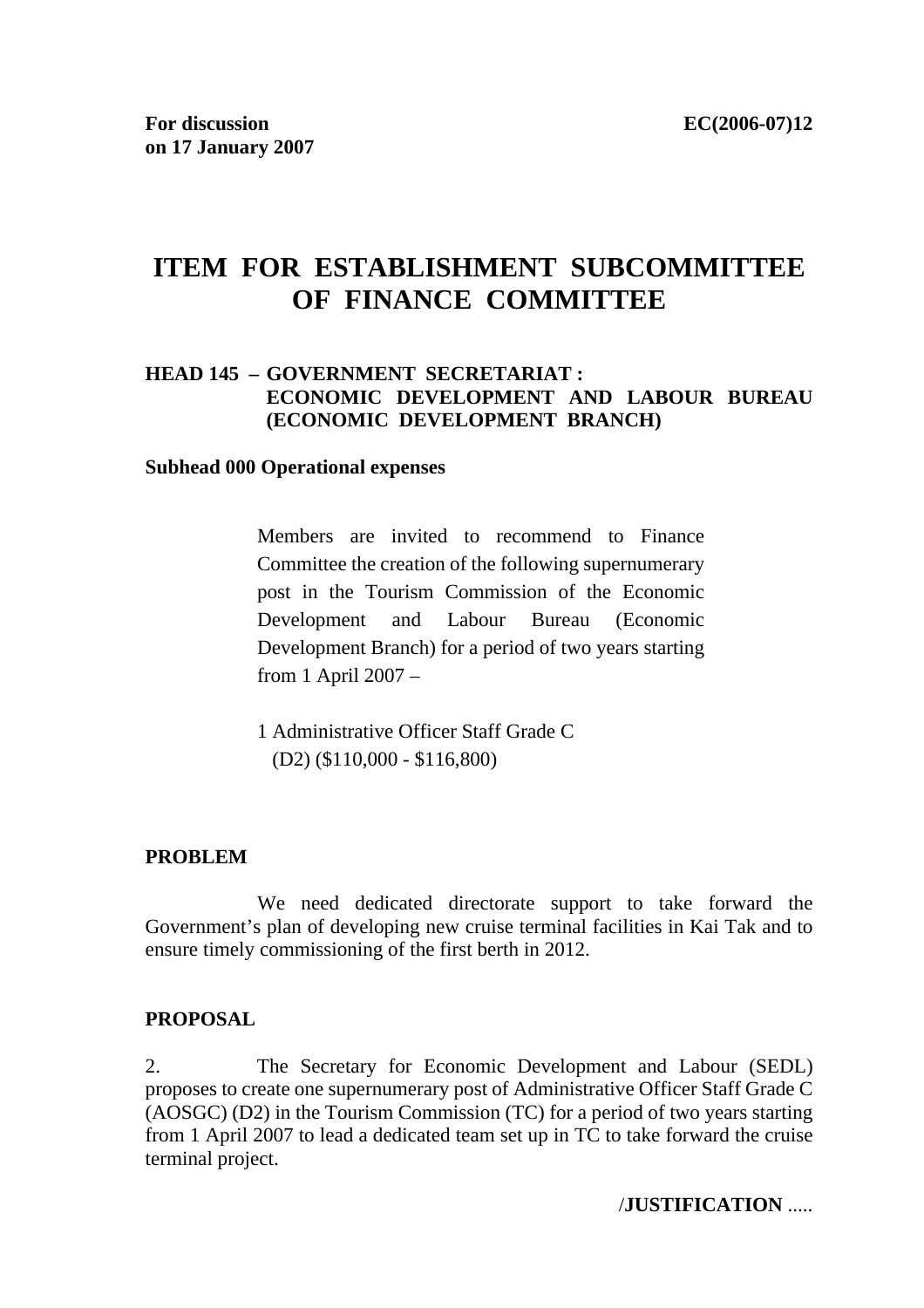# **JUSTIFICATION**

3. The Government announced on 24 October 2006 its plan to develop new cruise terminal facilities on a site earmarked at the southern end of the former runway in Kai Tak through open land tender. As timely development of the new cruise terminal facilities will help establish Hong Kong as a cruise hub in Asia, we have set 2012 as the target commissioning date for the first berth of the new terminal. This is an extremely tight timetable given the complexity of the preparatory work and the scale of construction works involved.

# **Dedicated Team**

4. In order to achieve the target of commissioning the first berth in 2012, we propose to set up a dedicated team in TC from April 2007 to implement and oversee the project. The team will play a key role in conducting the tender exercise and monitoring progress made in the construction of the new cruise terminal.

5. The team will provide support to an inter-departmental committee (involving some 20 bureaux and departments) and two working groups established thereunder to focus respectively on technical issues as well as tourism and other relevant policy issues. The inter-departmental committee will ensure that the project progresses as scheduled, and address all issues requiring inter-departmental co-operation. In the first year of its formation, one of the team's top priorities will be to ensure the timely preparation of the tender document, assessment of the bids received and award of the tender. To achieve this, it will have to co-ordinate the work of various bureaux and departments, with necessary expert advice from consultants, in addressing issues raised by stakeholders in the pre-tender consultation exercise scheduled for the first half of 2007. In the process, it will define clearly the technical and operational parameters of the new cruise terminal facilities to facilitate preparation of tender submissions by potential bidders and subsequent evaluation of bids received by the Government, with a view to expediting the tendering process. The team will also help secure necessary statutory approvals for early commencement of construction works.

6. After awarding the tender in the second quarter of 2008, the team's priority will be to co-ordinate, monitor and oversee the work of various parties inside and outside the Government (including liaison with the successful bidder) to ensure timely commissioning of the first berth. We anticipate that the monitoring and overseeing task is particularly important during the initial phase of construction.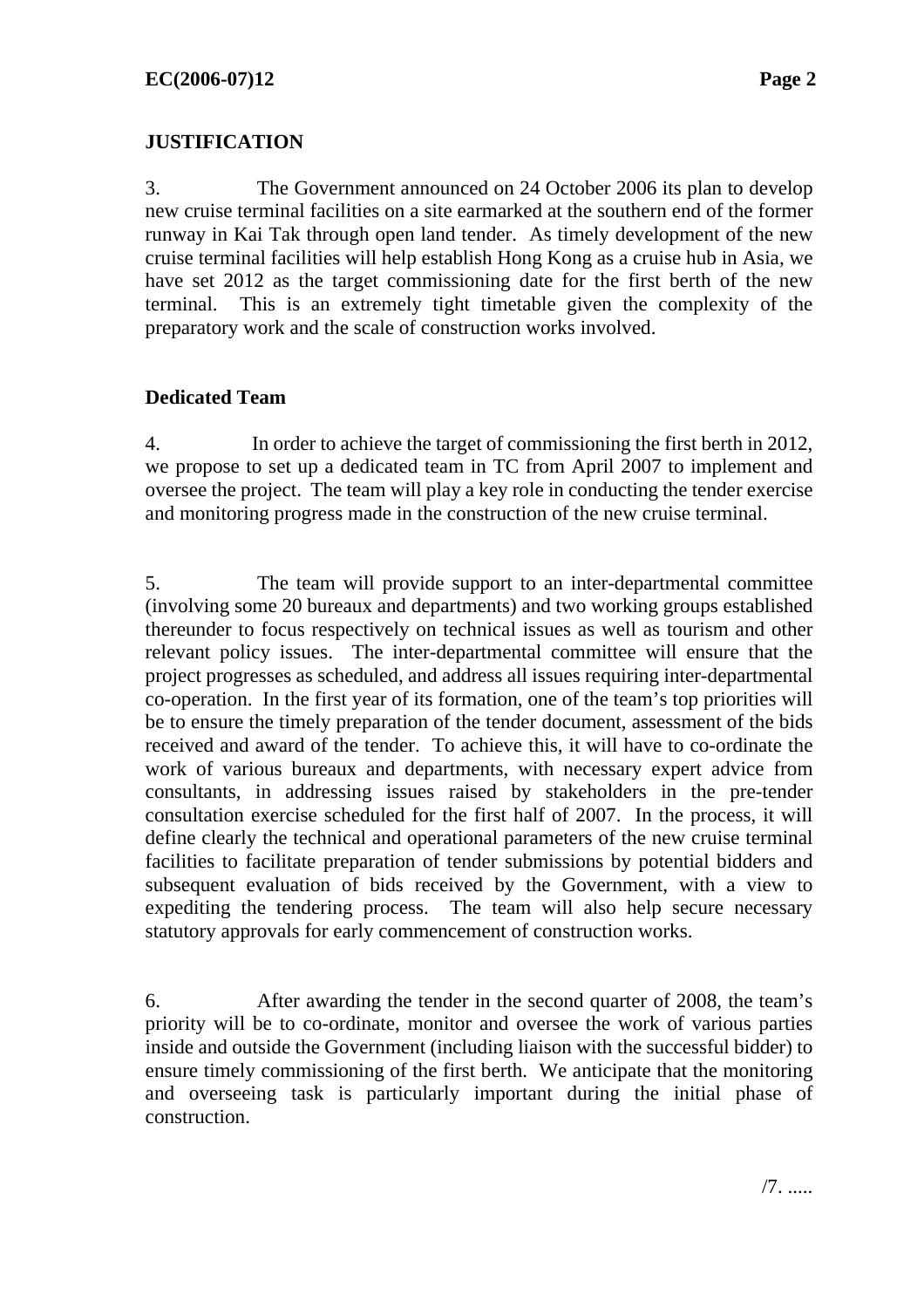7. Pending the commissioning of the first berth in 2012, the team will be responsible for liaising and working closely with the cruise industry and relevant parties in making alternative berthing arrangements for sizable cruise vessels visiting Hong Kong which cannot berth at the Ocean Terminal. In addition, it will liaise actively with the Hong Kong Tourism Board and the cruise industry in formulating marketing strategies to enhance the position of Hong Kong as a regional cruise hub and developing new itineraries for different market segments of cruise vessels visiting or homeporting in Hong Kong.

# **Need for an AOSGC Post**

8. In view of the sensitivity, complexity and importance of the tasks referred to in paragraphs 4 to 7 above, as well as the tight timeframe of the cruise terminal project, we consider it necessary to have a directorate officer as the leader of the team to exercise leadership, provide policy steer and input, co-ordinate among relevant bureaux and departments, liaise with relevant outside agencies, and take proactive actions to facilitate early implementation of the project. The officer should be sufficiently senior with strong leadership and negotiation skills to co-ordinate among bureaux and departments, proven administrative experience to be aware of complications, and strategic planning capabilities to ensure timely completion of the project. To this end, we propose to create one supernumerary post of AOSGC, to be designated as Assistant Commissioner for Tourism (4)  $(AC(T)4)$ , to head the team. The  $AC(T)4$  will oversee all aspects of the team's work, provide strategic direction to team members as well as relevant bureaux and departments, and closely liaise with outside agencies and the successful bidder. As an officer with rich administrative experience and familiar with the government machinery, he/she will greatly facilitate the work of the team as well as that of the inter-departmental committee and its working groups. He/she will follow closely the development of the project and provide strategic analysis, identify potential issues and recommend practical solutions to the Commissioner for Tourism and other senior officials. He/she will also need to co-ordinate the efforts of the Hong Kong Tourism Board and the cruise industry effectively in developing strategies to enhance the position of Hong Kong as a regional cruise hub. The job description of the proposed AC(T)4 post is at Enclosure 1.

Encl. 1

# **Non-directorate Support**

9. The AC(T)4 will be supported by a team of non-directorate staff comprising one Senior Administrative Officer, one Senior Engineer, one Senior Executive Officer (SEO) and two secretarial staff. An organisation chart of TC, incorporating the proposed AC(T)4 post and the supporting staff, is at Enclosure 2. These non-directorate posts will be internally redeployed from within TC except Encl. 2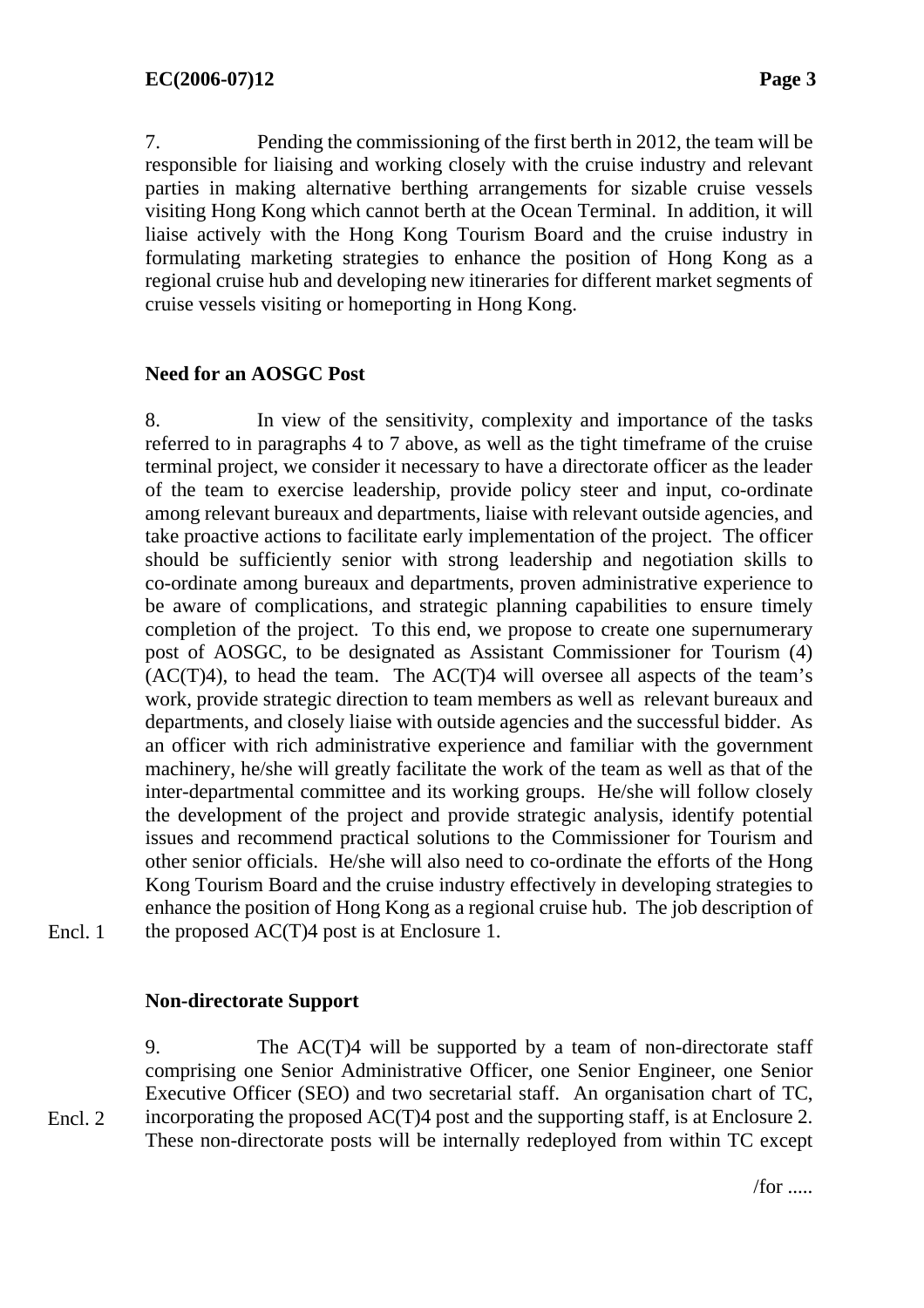for the SEO post which will be created with SEDL's envelope allocations. We anticipate that by early 2009 the successful bidder will have prepared the major building plans, obtained the Building Authority's approval of the plans, and received the written consent from relevant authorities to commence works. For prudent deployment of public resources, we are prepared to review the need for retaining the team at the end of the two-year period (i.e. March 2009). As and when the initial construction works progress smoothly, continuous monitoring of the remaining implementation programme beyond March 2009 could be absorbed by the existing resources of TC and relevant bureaux and departments. Implementation timeframe of the project is at Enclosure 3.

Encl. 3

# **Alternatives Considered**

10. We have critically examined whether the existing directorate staff in TC would have any spare capacity to perform the duties of the proposed post. The Commissioner for Tourism is at present supported by one Administrative Officer Staff Grade B, two AOSGCs and one Senior Principal Executive Officer. The four officers are responsible for formulating tourism policies and strategies, implementing new tourism projects (e.g. the Ocean Park Redevelopment Plans, the Aberdeen Tourism Project, the Peak Improvement Scheme, the Stanley Waterfront Improvement Project, the Lei Yue Mun Waterfront Enhancement Project, etc.), monitoring existing tourism attractions (e.g. the Hong Kong Disneyland, Ngong Ping 360 and Hong Kong Wetland Park), housekeeping for the Hong Kong Tourism Board, Advisory Committee on Travel Agents and Travel Industry Compensation Fund Management Board, and overseeing the operation of the Travel Agents Registry. They also work closely with the tourism trade and the Mainland authorities on initiatives in tourism promotion and development (e.g. implementation of the Mainland and Hong Kong Closer Economic Partnership Arrangement, Individual Visit Scheme, Golden Week Crowd Management, etc.), as well as tackling problems relating to Mainland inbound tours (e.g. "Honest and Quality Tourism"). In addition, they need to liaise with other overseas tourism authorities including the United Nations World Tourism Organization to keep Hong Kong abreast of world trends in tourism and enhance Hong Kong's profile in the international arena. They are already at their full capacity and it is not possible for them to absorb the duties of the proposed supernumerary AOSGC post without compromising the performance of their existing duties. This is particularly so when the responsibilities and workload of the proposed post will be most intensive during the tendering and initial construction stages.

# **FINANCIAL IMPLICATIONS**

11. The additional notional annual salary cost of the proposed AOSGC (D2) post at mid-point is \$1,360,800, and its full annual average staff cost,

/including .....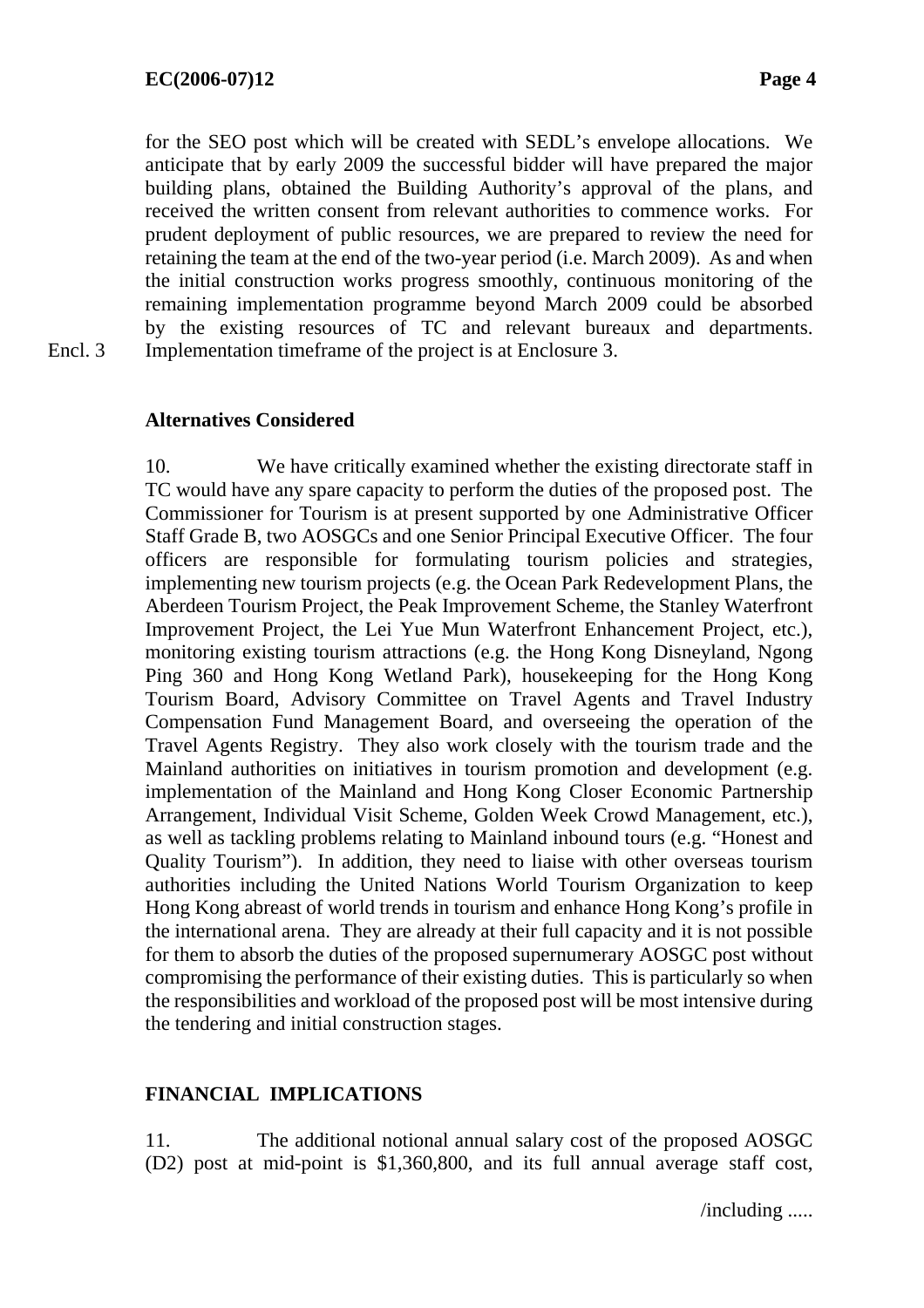including salaries and staff on-cost, is \$2,018,000. Based on the proposed set-up of the dedicated team in paragraph 9, the notional annual salary cost of the non-directorate supporting staff at mid-point is \$2,987,460, and the full annual average staff cost, including salaries and staff on-cost, is \$4,604,000.

12. We will include the necessary provision in the 2007-08 draft Estimates to meet the cost of the proposal.

# **PUBLIC CONSULTATION**

13. We consulted the Legislative Council Panel on Economic Services on 27 November 2006. Members in general supported the staffing proposal and asked the Government to explore means to expedite the development of new cruise terminal facilities, and to carefully review the workload of the team at the end of the proposed two-year period.

# **BACKGROUND**

14. The Government announced on 24 October 2006 its plan to develop new cruise terminal facilities on a site earmarked at the southern end of the former runway in Kai Tak through open land tender. The Government is committed to developing new cruise terminal facilities in Hong Kong in order to capture the growth of the cruise industry in the Asia Pacific Region, and sustain its development as a regional cruise hub. The Government has been planning to develop new cruise terminal facilities at the former runway in Kai Tak, as it is the only site within the Victoria Harbour with the capability to provide two or more alongside berths without reclamation.

# **ESTABLISHMENT CHANGES**

15. The establishment changes under Head 145 – Government Secretariat: Economic Development and Labour Bureau (Economic Development Branch) for the last two years are as follows –

| <b>Establishment</b> | <b>Number of Posts</b>    |                              |                       |                              |  |
|----------------------|---------------------------|------------------------------|-----------------------|------------------------------|--|
| (Note)               | <b>Existing</b><br>(As at | As at<br><b>1 April 2006</b> | As at<br>1 April 2005 | As at<br><b>1 April 2004</b> |  |
|                      | <b>1 January 2007)</b>    |                              |                       |                              |  |
| A                    | 18#                       |                              | $18 + (1)$            | $18 + (1)$                   |  |
|                      | 35                        | 35                           | 33                    | 34                           |  |
|                      | 78                        | 78                           | 78                    | 81                           |  |
| <b>Total</b>         | 131                       | 131                          | $129 + (1)$           | $133 + (1)$                  |  |

/Note .....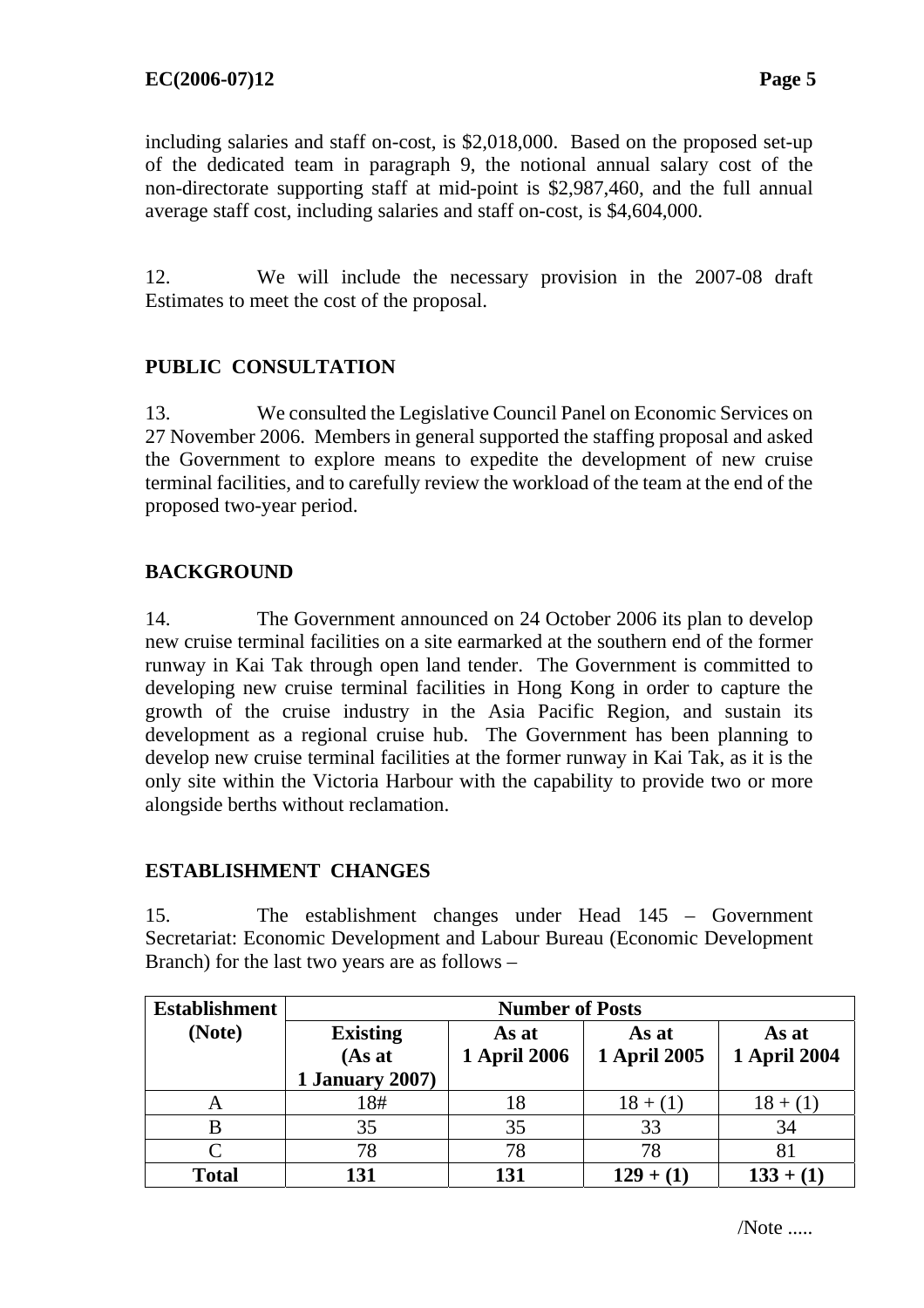Note

- A ranks in the directorate pay scale or equivalent
- B non-directorate ranks the maximum pay point of which is above MPS point 33 or equivalent
- C non-directorate ranks the maximum pay point of which is at or below MPS point 33 or equivalent
- ( ) number of supernumerary directorate posts
- # As at 1 January 2007, there was no unfilled directorate post in the Economic Development Branch.

### **CIVIL SERVICE BUREAU COMMENTS**

16. The Civil Service Bureau supports the proposed creation of the supernumerary post to co-ordinate and monitor the development of new cruise terminal facilities. The grading and ranking of the proposed post is considered appropriate having regard to the level and scope of the responsibilities required.

# **ADVICE OF THE STANDING COMMITTEE ON DIRECTORATE SALARIES AND CONDITIONS OF SERVICE**

17. As the post is proposed on a supernumerary basis, its creation, if approved, will be reported to the Standing Committee on Directorate Salaries and Conditions of Service in accordance with the agreed procedure.

---------------------------------------

Economic Development and Labour Bureau January 2007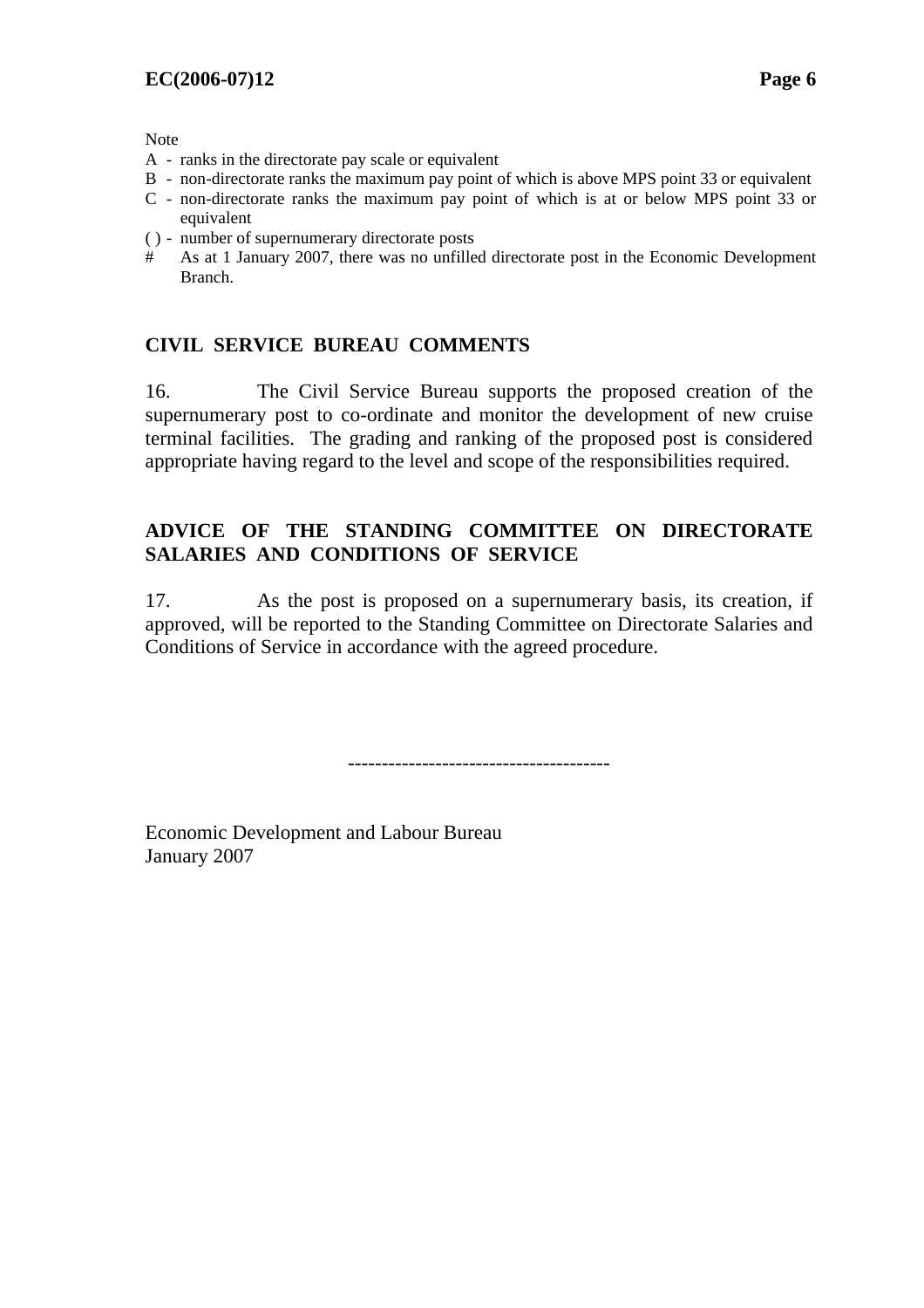# **Job Description Assistant Commissioner for Tourism (4)**

- **Post title :** Assistant Commissioner for Tourism (4)
- **Rank** : Administrative Officer Staff Grade C (D2)
- **Responsible to** : Deputy Commissioner for Tourism

# **Main Duties and Responsibilities –**

- 1. To lead a designated team within the Tourism Commission of the Economic Development and Labour Bureau to oversee and co-ordinate the development of new cruise terminal facilities in Kai Tak through open land tender (the Project).
- 2. To support an inter-departmental committee and its two working groups for overseeing implementation of the Project.
- 3. To co-ordinate among and liaise with various bureaux and departments to ensure timely preparation of the tender document, assessment of the bids received and award of the tender of the Project.
- 4. To liaise with relevant bureaux and departments as well as the successful bidder to ensure compliance with all statutory requirements and procedures for commencement of works for the Project.
- 5. To liaise with relevant bureaux and departments as well as the successful bidder to monitor the implementation programme (during the early construction phase which involves critical milestones of the Project).
- 6. To work together with the Hong Kong Tourism Board and the cruise industry in developing strategies to enhance the position of Hong Kong as a regional cruise hub.
- 7. To facilitate the cruise industry in making alternative berthing arrangements as and when necessary before the commissioning of the first new berth.

--------------------------------------**-**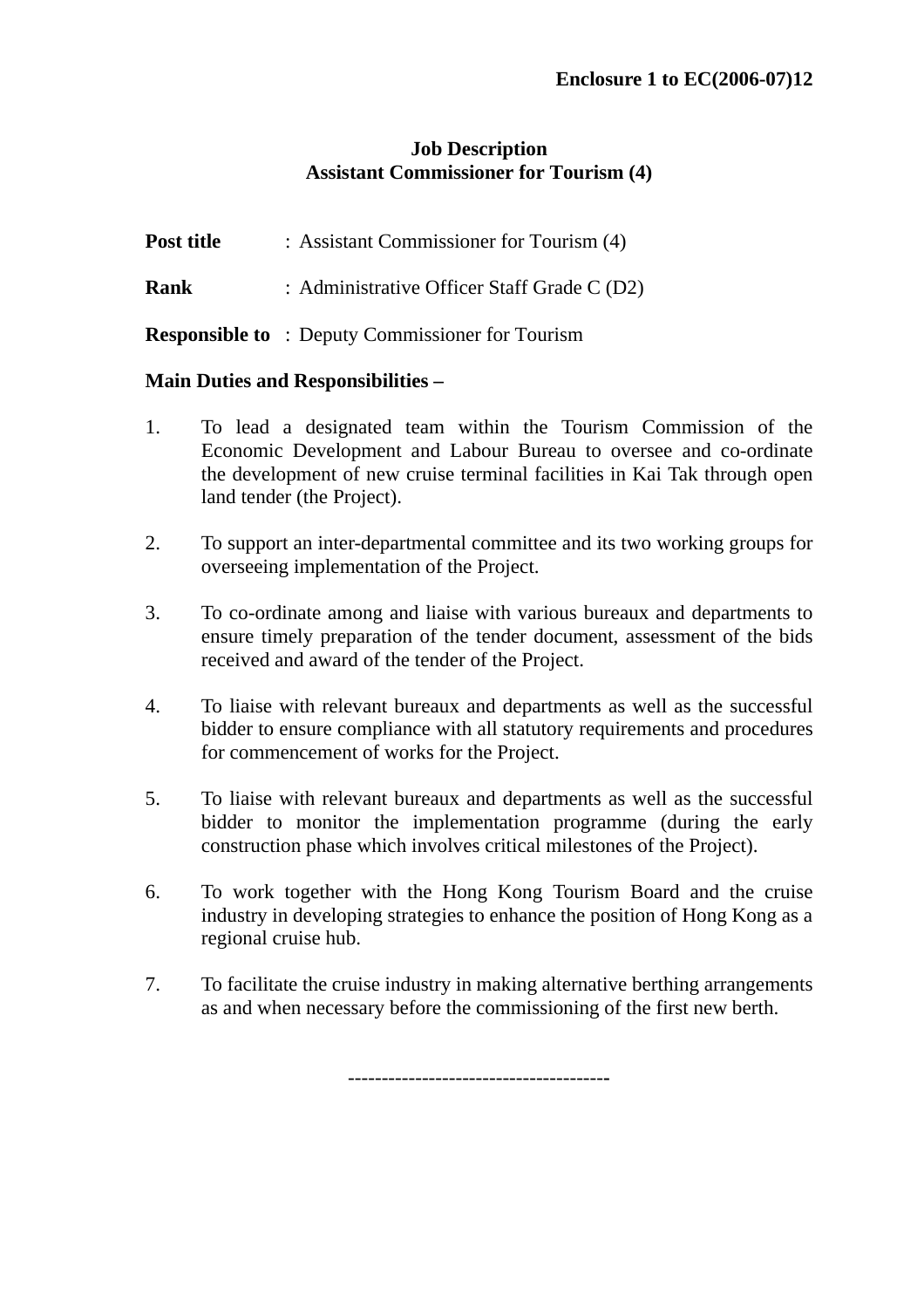

# **Organisation Chart of Tourism Commission**

### Legend

| CТ           | <b>Commissioner for Tourism</b>                                 |
|--------------|-----------------------------------------------------------------|
| <b>DCT</b>   | Deputy Commissioner for Tourism                                 |
| AC(T)        | <b>Assistant Commissioner for Tourism</b>                       |
| <b>AOSGA</b> | Administrative Officer Staff Grade A                            |
| AOSGB        | Administrative Officer Staff Grade B                            |
| AOSGC        | Administrative Officer Staff Grade C                            |
| <b>SPEO</b>  | Senior Principal Executive Officer                              |
| SAO.         | Senior Administrative Officer                                   |
| <b>SE</b>    | Senior Engineer                                                 |
| <b>SEO</b>   | Senior Executive Officer                                        |
| <b>PSI</b>   | Personal Secretary I                                            |
| <b>PSII</b>  | Personal Secretary II                                           |
|              |                                                                 |
| ∗            | Supernumerary post proposed to be created.                      |
| $^+$         | To be internally redeployed from within the Tourism Commission. |